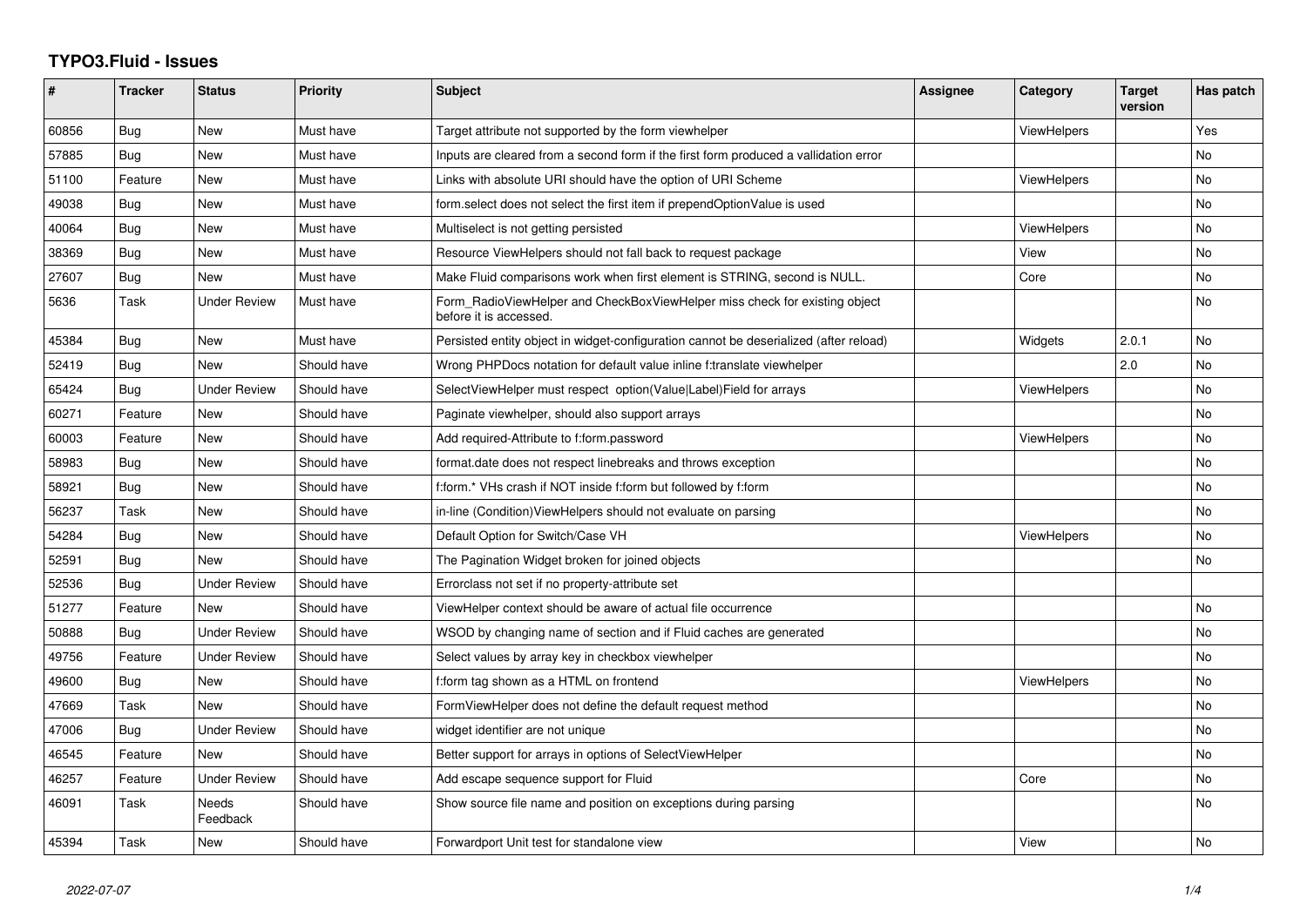| #     | <b>Tracker</b> | <b>Status</b>            | <b>Priority</b> | Subject                                                                                                     | <b>Assignee</b> | Category    | <b>Target</b><br>version | Has patch |
|-------|----------------|--------------------------|-----------------|-------------------------------------------------------------------------------------------------------------|-----------------|-------------|--------------------------|-----------|
| 45345 | Feature        | <b>Needs</b><br>Feedback | Should have     | Easy to use comments for fluid that won't show in output                                                    |                 |             |                          |           |
| 45153 | Feature        | New                      | Should have     | f:be.menus.actionMenuItem - Detection of the current select option is insufficient                          |                 |             |                          | No        |
| 43072 | Task           | New                      | Should have     | Remove TOKENS for adding templates fallback in Backporter                                                   |                 | View        |                          | No        |
| 43071 | Task           | New                      | Should have     | Remove TOKENS for adding fallback teplates in B                                                             |                 |             |                          | No        |
| 42743 | Task           | New                      | Should have     | Remove inline style for hidden form fields                                                                  |                 |             |                          | No.       |
| 42397 | Feature        | New                      | Should have     | Missing viewhelper for general links                                                                        |                 |             |                          | No        |
| 40081 | Feature        | New                      | Should have     | Allow assigned variables as keys in arrays                                                                  |                 |             |                          | No        |
| 39990 | Bug            | New                      | Should have     | Same form twice in one template: hidden fields for empty values are only rendered<br>once                   |                 | Core        |                          | No        |
| 39936 | Feature        | New                      | Should have     | registerTagAttribute should handle default values                                                           |                 | ViewHelpers |                          | No        |
| 38130 | Feature        | New                      | Should have     | Checkboxes and multiple select fields should have an assignable default value                               |                 |             |                          | No        |
| 37619 | Bug            | New                      | Should have     | Fatal Error when using variable in name attribute of Section ViewHelper                                     |                 | ViewHelpers |                          | No        |
| 36655 | Bug            | <b>New</b>               | Should have     | <b>Pagination Links</b>                                                                                     |                 | Widgets     |                          | No        |
| 36410 | Feature        | New                      | Should have     | Allow templates to send arguments back to layout                                                            |                 | ViewHelpers |                          | No        |
| 34682 | Bug            | <b>Under Review</b>      | Should have     | Radio Button missing checked on validation error                                                            |                 | ViewHelpers |                          | No        |
| 33215 | Feature        | New                      | Should have     | RFC: Dynamic values in ObjectAccess paths                                                                   |                 |             |                          | No.       |
| 32035 | Task           | New                      | Should have     | Improve fluid error messages                                                                                |                 | Core        |                          | Yes       |
| 31955 | Feature        | New                      | Should have     | f:uri.widget                                                                                                |                 | Widgets     |                          | No        |
| 30937 | Bug            | New                      | Should have     | CropViewHelper stringToTruncate can't be supplied so it can't be easily extended                            |                 | ViewHelpers |                          | Yes       |
| 28554 | Bug            | New                      | Should have     | (v4) implement feature flag to disable caching                                                              |                 |             |                          | No.       |
| 28553 | Bug            | New                      | Should have     | improve XHProf test setup                                                                                   |                 |             |                          | No        |
| 28552 | Bug            | New                      | Should have     | (v5) write ViewHelper test for compiled run; adjust functional test to do two passes<br>(uncached & cached) |                 |             |                          | No        |
| 28550 | Bug            | New                      | Should have     | (v4) make widgets cacheable, i.e. not implement childnodeaccess interface                                   |                 |             |                          | No        |
| 28549 | Bug            | New                      | Should have     | make widgets cacheable, i.e. not implement childnodeaccess interface                                        |                 |             |                          | No        |
| 13045 | Bug            | New                      | Should have     | Entity decode of strings are different between if-conditions and output of variable                         |                 |             |                          |           |
| 10911 | Task           | New                      | Should have     | Tx_Fluid_ViewHelpers_Form_AbstractFormViewHelper->renderHiddenIdentityField<br>should be more reliable      |                 | ViewHelpers |                          | No        |
| 9950  | Task           | New                      | Should have     | Binding to nested arrays impossible for form-elements                                                       |                 | ViewHelpers |                          |           |
| 9514  | Feature        | New                      | Should have     | Support explicit Array Arguments for ViewHelpers                                                            |                 |             |                          |           |
| 8648  | Bug            | New                      | Should have     | format.crop ViewHelper should support all features of the crop stdWrap function                             |                 | ViewHelpers |                          | No        |
| 4704  | Feature        | New                      | Should have     | Improve parsing exception messages                                                                          |                 | Core        |                          |           |
| 3481  | <b>Bug</b>     | New                      | Should have     | Use ViewHelperVariableContainer in PostParseFacet                                                           |                 | Core        |                          | No        |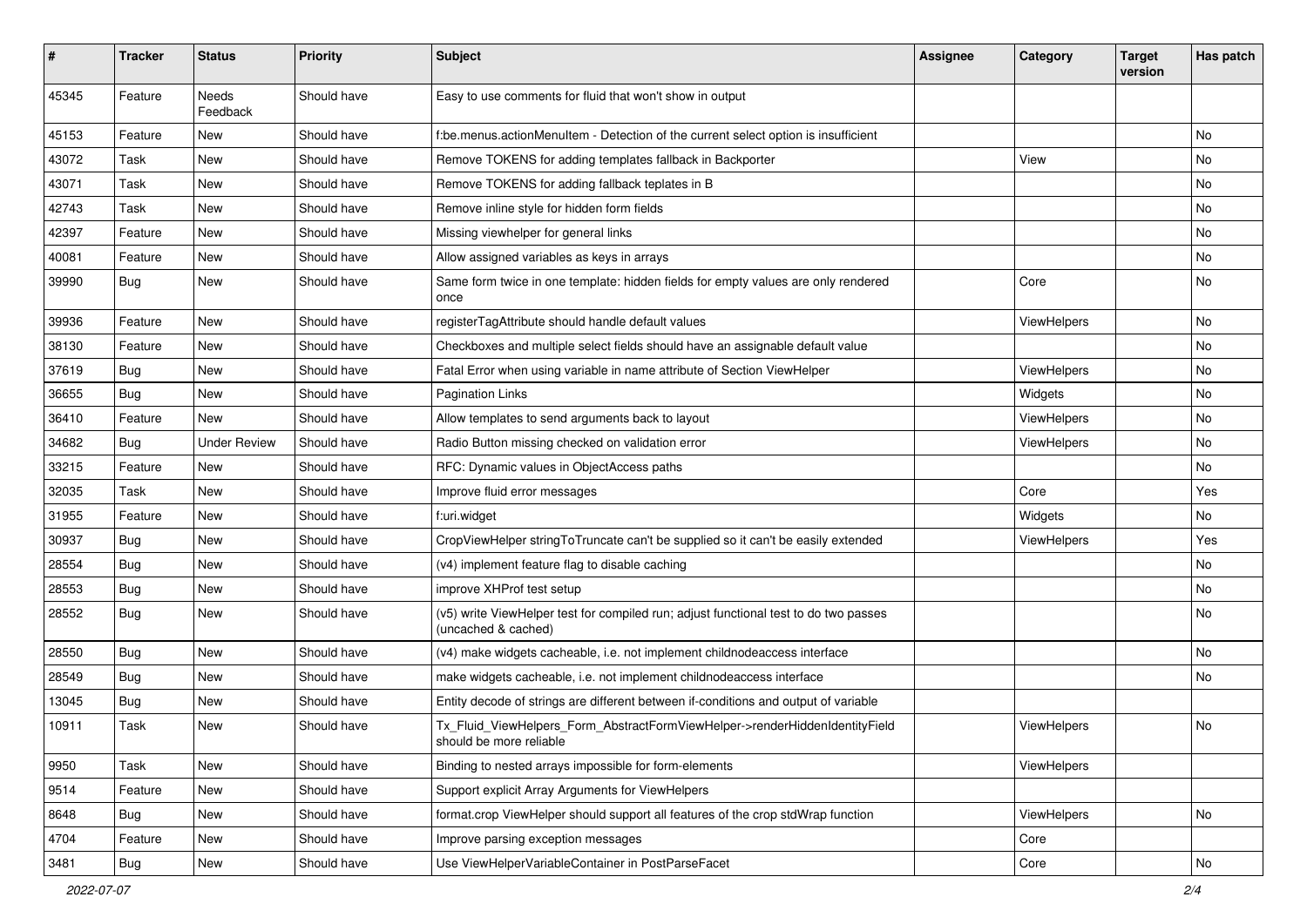| #     | <b>Tracker</b> | <b>Status</b>            | <b>Priority</b>      | <b>Subject</b>                                                                                | <b>Assignee</b>                | Category    | <b>Target</b><br>version | Has patch |
|-------|----------------|--------------------------|----------------------|-----------------------------------------------------------------------------------------------|--------------------------------|-------------|--------------------------|-----------|
| 3291  | Feature        | <b>Needs</b><br>Feedback | Should have          | Cacheable viewhelpers                                                                         |                                |             |                          | No        |
| 46289 | Bug            | Needs<br>Feedback        | Should have          | Enable Escaping Interceptor in XML request format                                             |                                | View        | 2.0.1                    | No        |
| 44234 | Bug            | <b>Under Review</b>      | Should have          | selectViewHelper's sorting does not respect locale collation                                  |                                | ViewHelpers | 2.1                      | No        |
| 60181 | Feature        | <b>New</b>               | Could have           | Caching mechanism for Fluid Views/Templates                                                   |                                | View        |                          | No        |
| 48355 | Feature        | New                      | Could have           | Assign output of viewhelper to template variable for further processing.                      |                                |             |                          |           |
| 36559 | Feature        | New                      | Could have           | New widget progress bar                                                                       |                                |             |                          | Yes       |
| 34309 | Task           | New                      | Could have           | Unknown ViewHelpers cause exception - should be handled more graceful                         |                                | ViewHelpers |                          | No        |
| 30555 | Feature        | New                      | Could have           | Make TagBuilder more extensible                                                               |                                | Core        |                          | No        |
| 10472 | Feature        | New                      | Could have           | <b>Fluid Standalone distribution</b>                                                          |                                | Core        |                          | No        |
| 8989  | Feature        | Needs<br>Feedback        | Could have           | Search path for fluid template files                                                          |                                | View        |                          | No        |
| 7608  | Feature        | <b>New</b>               | Could have           | Configurable shorthand/object accessor delimiters                                             |                                | Core        |                          | Yes       |
| 1907  | Feature        | New                      | Could have           | Default values for view helpers based on context                                              |                                | Core        |                          |           |
| 62346 | Feature        | New                      | Could have           | f:comment should have high precende                                                           |                                | Core        | 3.x                      | No        |
| 26664 | Task           | New                      | Won't have this time | Clean up Form ViewHelpers                                                                     |                                | ViewHelpers |                          | No        |
| 26658 | Task           | New                      | Won't have this time | Make Form ViewHelpers consistent                                                              |                                | ViewHelpers |                          | No        |
| 51239 | Bug            | <b>Under Review</b>      | Must have            | AbstractViewHelper use incorrect method signature for "\$this->systemLogger->log()"           | Adrian Föder                   | Core        |                          | Yes       |
| 54195 | Task           | New                      | Should have          | Rename and move FormViewHelper's errorClass value, currently 'f3-form-error'                  | Adrian Föder                   | ViewHelpers |                          | No        |
| 59057 | Bug            | <b>Under Review</b>      | Must have            | Hidden empty value fields shoud be disabled when related field is disabled                    | Bastian<br>Waidelich           | ViewHelpers |                          | No        |
| 58862 | Bug            | Needs<br>Feedback        | Should have          | FormViewHelper doesn't accept NULL as value for \$arguments                                   | Bastian<br>Waidelich           | ViewHelpers |                          | Yes       |
| 53806 | Bug            | Under Review             | Should have          | Paginate widget maximumNumberOfLinks rendering wrong number of links                          | Bastian<br>Waidelich           | Widgets     |                          | No        |
| 33628 | Bug            | Needs<br>Feedback        | Must have            | Multicheckboxes (multiselect) for Collections don't work                                      | Christian Müller               | ViewHelpers |                          | No        |
| 55008 | Bug            | <b>Under Review</b>      | Should have          | Interceptors should be used in Partials                                                       | Christian Müller               |             |                          | No        |
| 3725  | Feature        | New                      | Could have           | CSS Engine                                                                                    | Christian Müller   ViewHelpers |             |                          | No        |
| 37095 | Feature        | New                      | Should have          | It should be possible to set a different template on a Fluid TemplateView inside an<br>action | Christopher<br>Hlubek          |             |                          | No        |
| 8491  | Task           | Needs<br>Feedback        | Should have          | link.action and uri.action differ in absolute argument                                        | Karsten<br>Dambekalns          | ViewHelpers |                          | No        |
| 43346 | Feature        | <b>Under Review</b>      | Should have          | Allow property mapping configuration via template                                             | Karsten<br>Dambekalns          | ViewHelpers | 2.1                      | No        |